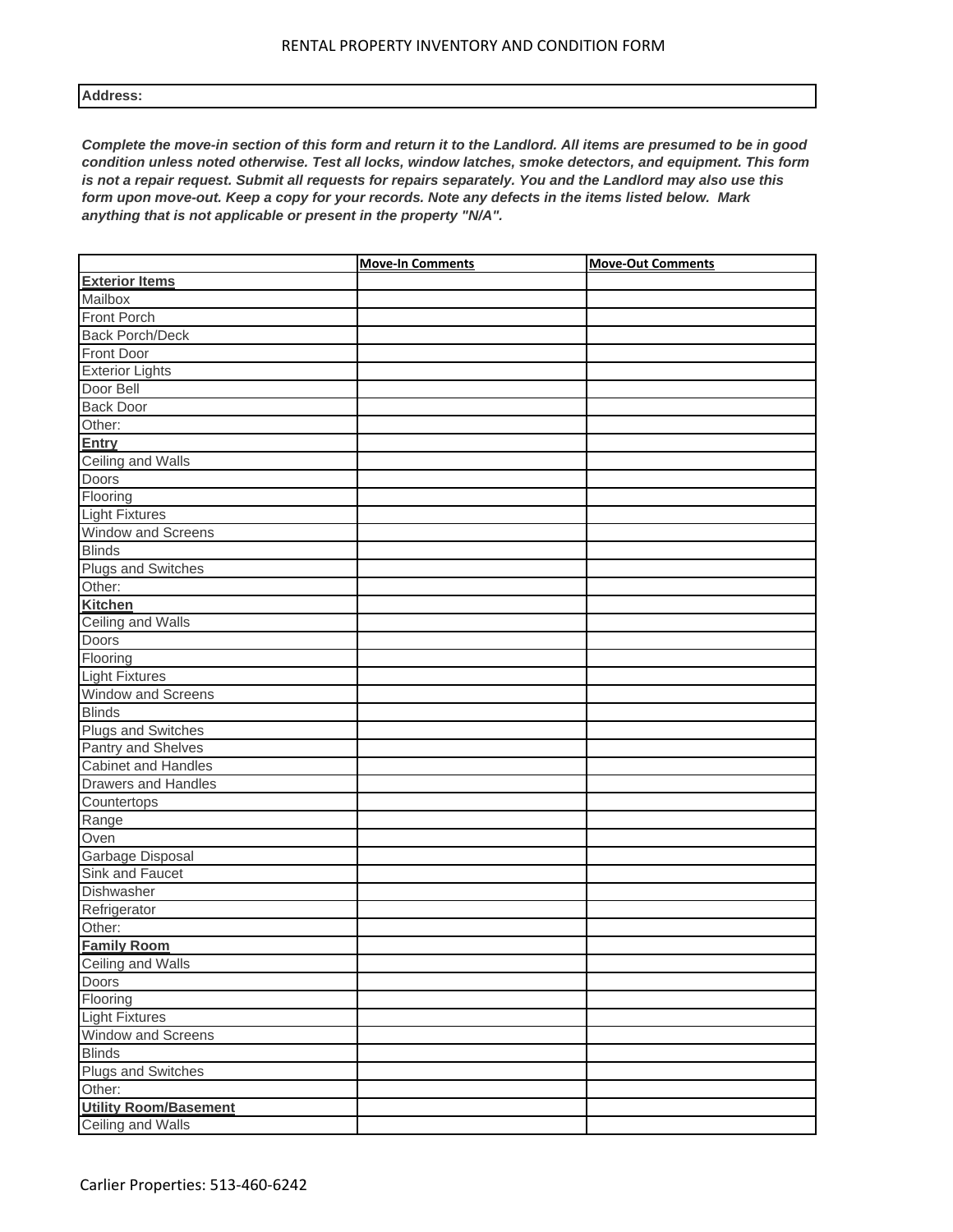## RENTAL PROPERTY INVENTORY AND CONDITION FORM

| <b>Doors</b>                    |          |          |
|---------------------------------|----------|----------|
| Flooring                        |          |          |
| <b>Light Fixtures</b>           |          |          |
| Window and Screens              |          |          |
| Shelves                         |          |          |
| <b>Cabinet and Handles</b>      |          |          |
| Countertops                     |          |          |
| Sinks and Faucets               |          |          |
| Washer and Dryer                |          |          |
| Other:                          |          |          |
| <b>HVAC and Other Utilities</b> |          |          |
| Central AC                      |          |          |
| Heat                            |          |          |
| Filter                          |          |          |
| Thermostats                     |          |          |
| Window AC Units                 |          |          |
| <b>Water Heater</b>             |          |          |
| <b>Smoke Detectors</b>          |          |          |
| Other:                          |          |          |
|                                 | Received | Returned |
| Number of Keys                  |          |          |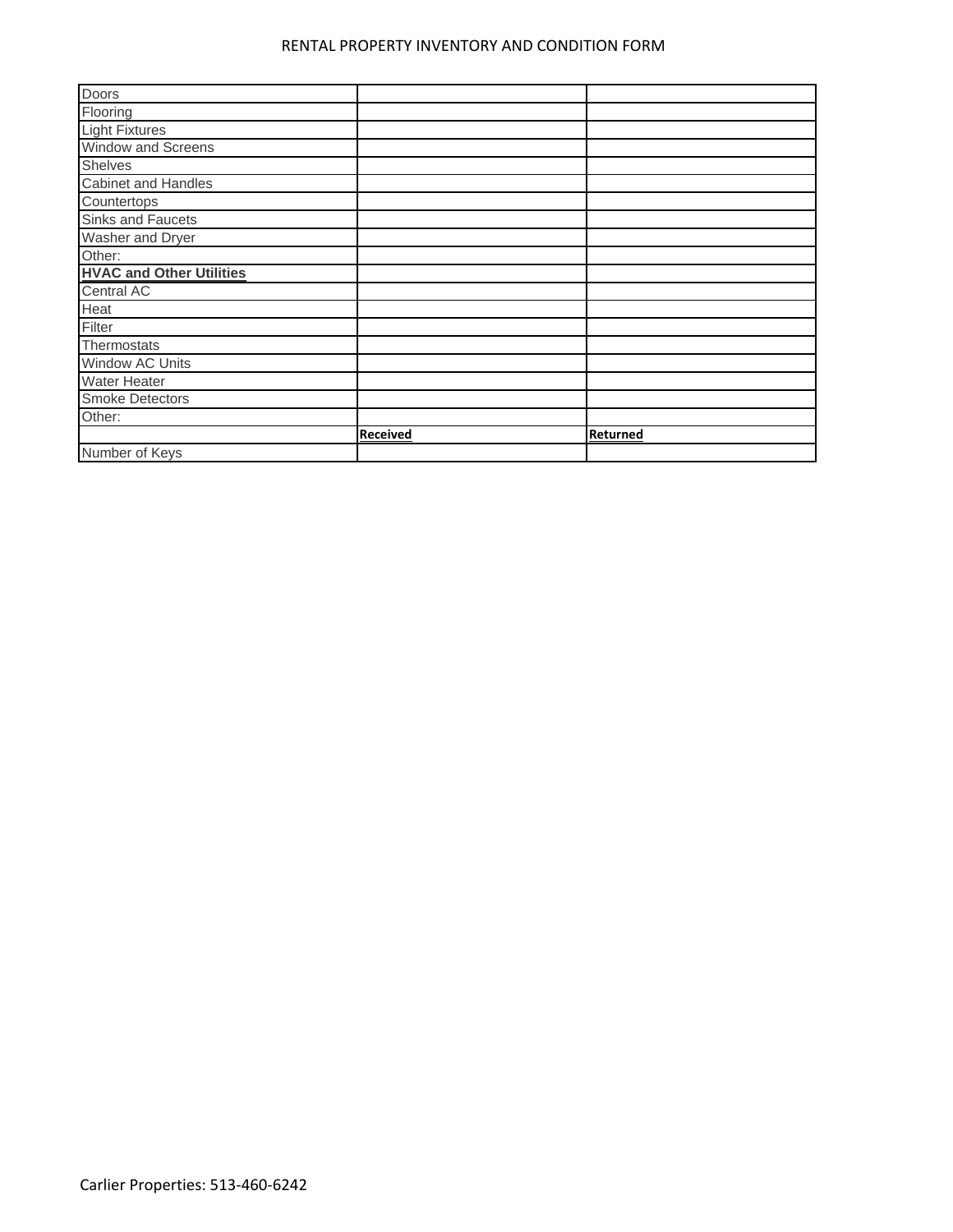|                                   | Bedroom 1               |                                       | Bedroom <sub>2</sub>    |                          |
|-----------------------------------|-------------------------|---------------------------------------|-------------------------|--------------------------|
|                                   | <b>Move-In Comments</b> | <b>Move-Out Comments</b>              | <b>Move-In Comments</b> | <b>Move-Out Comments</b> |
| Ceiling and Walls                 |                         |                                       |                         |                          |
| Doors                             |                         |                                       |                         |                          |
| Flooring                          |                         |                                       |                         |                          |
| <b>Light Fixtures</b>             |                         |                                       |                         |                          |
| Window and Screens                |                         |                                       |                         |                          |
| <b>Blinds</b>                     |                         |                                       |                         |                          |
| Plugs and Switches                |                         |                                       |                         |                          |
| Closet                            |                         |                                       |                         |                          |
| Other:                            |                         |                                       |                         |                          |
|                                   |                         |                                       | Bedroom 4               |                          |
|                                   |                         | Bedroom 3<br><b>Move-Out Comments</b> |                         | <b>Move-Out Comments</b> |
|                                   | <b>Move-In Comments</b> |                                       | <b>Move-In Comments</b> |                          |
| Ceiling and Walls                 |                         |                                       |                         |                          |
| Doors                             |                         |                                       |                         |                          |
| Flooring                          |                         |                                       |                         |                          |
| <b>Light Fixtures</b>             |                         |                                       |                         |                          |
| Window and Screens                |                         |                                       |                         |                          |
| <b>Blinds</b>                     |                         |                                       |                         |                          |
| Plugs and Switches                |                         |                                       |                         |                          |
| Closet                            |                         |                                       |                         |                          |
| Other:                            |                         |                                       |                         |                          |
|                                   |                         |                                       |                         |                          |
|                                   |                         | <b>Bedroom 5</b>                      |                         | Bedroom 6                |
|                                   | <b>Move-In Comments</b> | <b>Move-Out Comments</b>              | <b>Move-In Comments</b> | <b>Move-Out Comments</b> |
| Ceiling and Walls                 |                         |                                       |                         |                          |
| Doors                             |                         |                                       |                         |                          |
| Flooring                          |                         |                                       |                         |                          |
| <b>Light Fixtures</b>             |                         |                                       |                         |                          |
| Window and Screens                |                         |                                       |                         |                          |
| <b>Blinds</b>                     |                         |                                       |                         |                          |
| Plugs and Switches                |                         |                                       |                         |                          |
| Closet                            |                         |                                       |                         |                          |
| Other:                            |                         |                                       |                         |                          |
|                                   |                         | Bedroom 7                             |                         | Bedroom 8                |
|                                   | <b>Move-In Comments</b> | <b>Move-Out Comments</b>              | <b>Move-In Comments</b> | <b>Move-Out Comments</b> |
| Ceiling and Walls                 |                         |                                       |                         |                          |
| Doors                             |                         |                                       |                         |                          |
|                                   |                         |                                       |                         |                          |
| Flooring<br><b>Light Fixtures</b> |                         |                                       |                         |                          |
| Window and Screens                |                         |                                       |                         |                          |
| <b>Blinds</b>                     |                         |                                       |                         |                          |
| Plugs and Switches                |                         |                                       |                         |                          |
| Closet                            |                         |                                       |                         |                          |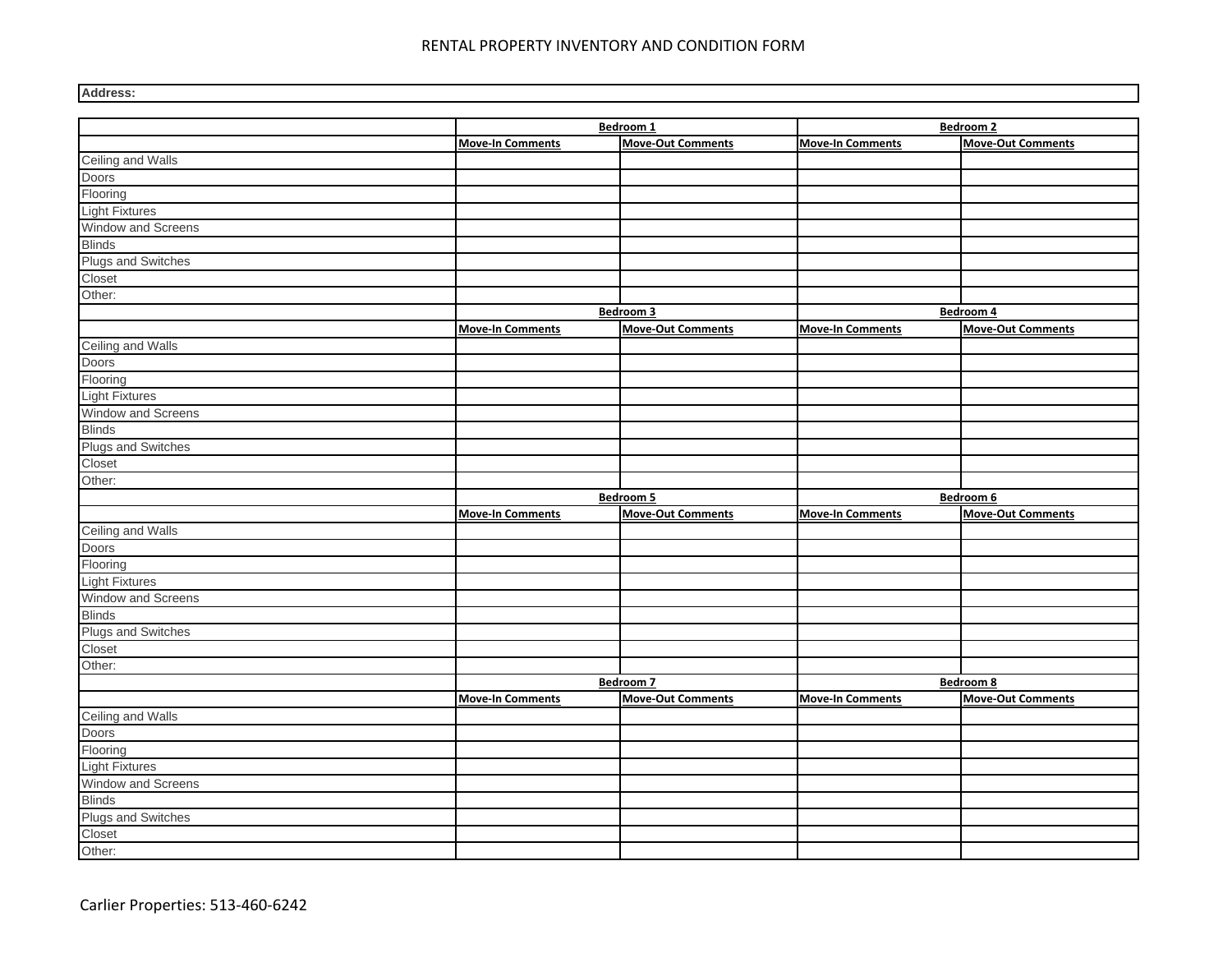|                              | Bathroom 1              |                          | Bathroom 2              |                          |
|------------------------------|-------------------------|--------------------------|-------------------------|--------------------------|
|                              | <b>Move-In Comments</b> | <b>Move-Out Comments</b> | <b>Move-In Comments</b> | <b>Move-Out Comments</b> |
| Ceiling and Walls            |                         |                          |                         |                          |
| Doors                        |                         |                          |                         |                          |
| Flooring                     |                         |                          |                         |                          |
| <b>Light Fixtures</b>        |                         |                          |                         |                          |
| Window and Screens           |                         |                          |                         |                          |
| <b>Blinds</b>                |                         |                          |                         |                          |
| Plugs and Switches           |                         |                          |                         |                          |
| Closet                       |                         |                          |                         |                          |
| Other:                       |                         |                          |                         |                          |
|                              | Bathroom 3              |                          | <b>Bathroom 4</b>       |                          |
|                              | <b>Move-In Comments</b> | <b>Move-Out Comments</b> | <b>Move-In Comments</b> | <b>Move-Out Comments</b> |
|                              |                         |                          |                         |                          |
| Ceiling and Walls            |                         |                          |                         |                          |
| Doors                        |                         |                          |                         |                          |
|                              |                         |                          |                         |                          |
| Flooring                     |                         |                          |                         |                          |
| <b>Light Fixtures</b>        |                         |                          |                         |                          |
| Window and Screens           |                         |                          |                         |                          |
| <b>Blinds</b>                |                         |                          |                         |                          |
| Plugs and Switches<br>Closet |                         |                          |                         |                          |